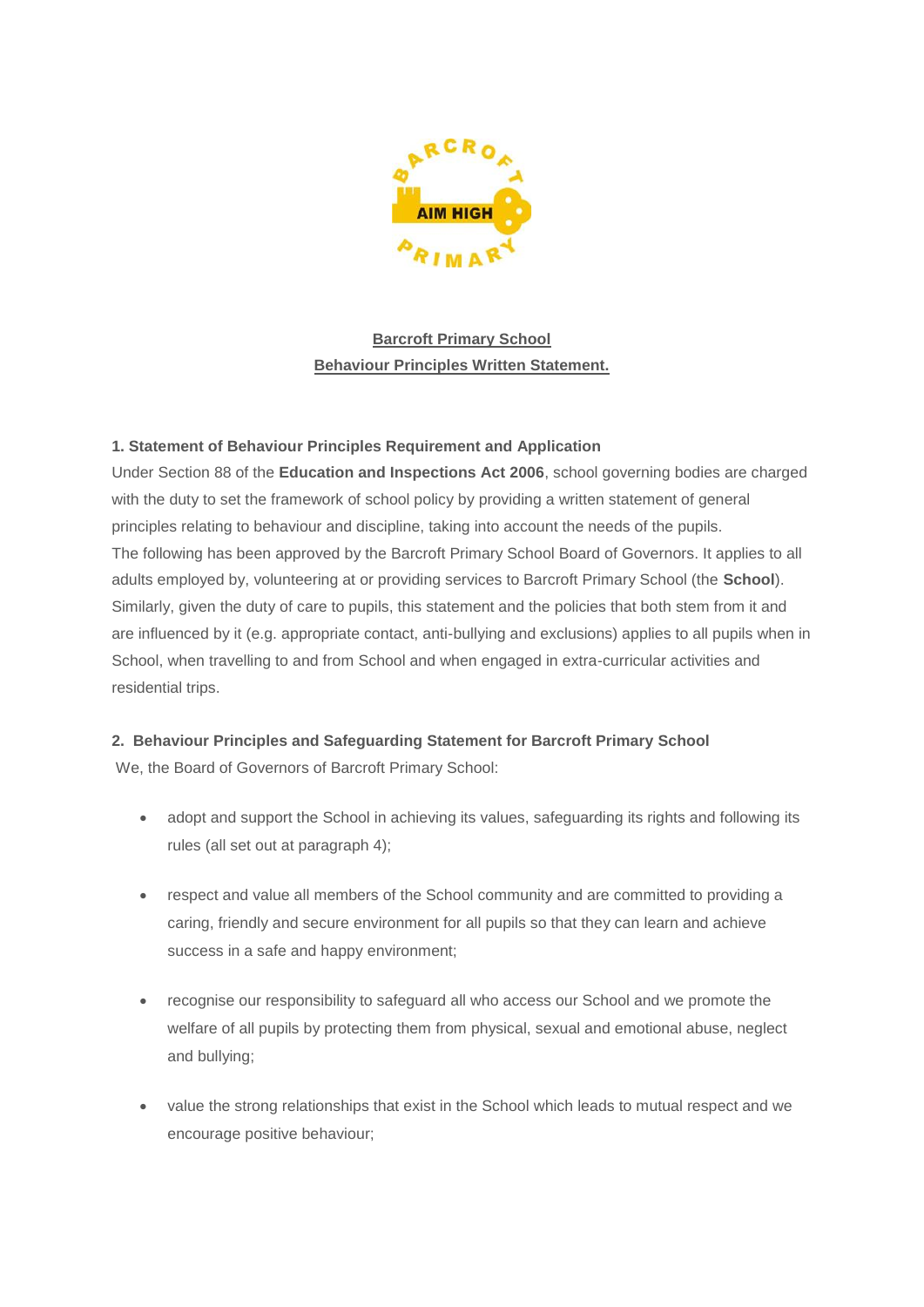- have high expectations of everyone and we will actively promote equality of value whether race, gender, age, sexuality, religion or disability; and
- seek to eliminate all forms of discrimination, harassment and bullying.

This statement will be applied with consistency and fairness with regard to each individual situation.

### **3. Monitoring School Discipline and Understanding Pupil Requirements**

It is recognised that on occasions sanctions may be necessary to demonstrate that seriously inappropriate behaviour is unacceptable; to express the disapproval of the community; and to deter other pupils from similar behaviour. The Board of Governors will monitor the School in this regard. It is recognised that sanctions will enable the pupil to reflect upon and learn from their behaviour and make reparation wherever possible. Because of the focus on positive behaviours and the opportunities for pupils to learn from their mistakes, the Board of Governors expects lower than the national average rates of exclusion.

Some pupils, for example those with special educational needs, physical or mental health needs can experience particular difficulties with behaviour and the School will seek to ensure that such pupils receive behavioural support according to their need. However, when making decisions the School must balance the needs of the individual with those of the School community and where pupil behaviour places others at risk, the safety of the pupil body as a whole is paramount. The Governing Body works with all members of the School community to understand the pupils and their circumstances and believe this relationship is an important part in building a strong learning community.

### **4. The School Values, Rights and Rules**

### **Our Values – We believe all children can achieve success:**

- **Respect**  we are interested in others;
- **Behaviour** we are kind, polite, honest and follow the rules;
- **Communication** we listen, think and speak confidently;
- **Learning** we put learning first, we work hard and show resilience;
- **Pride** we celebrate success:
- **Together**  we work and play together to make a happy school; and
- **Care** we keep safe and make healthy choices.

#### **Our Rights**:

- we have the right to feel safe;
- to be able to learn; and